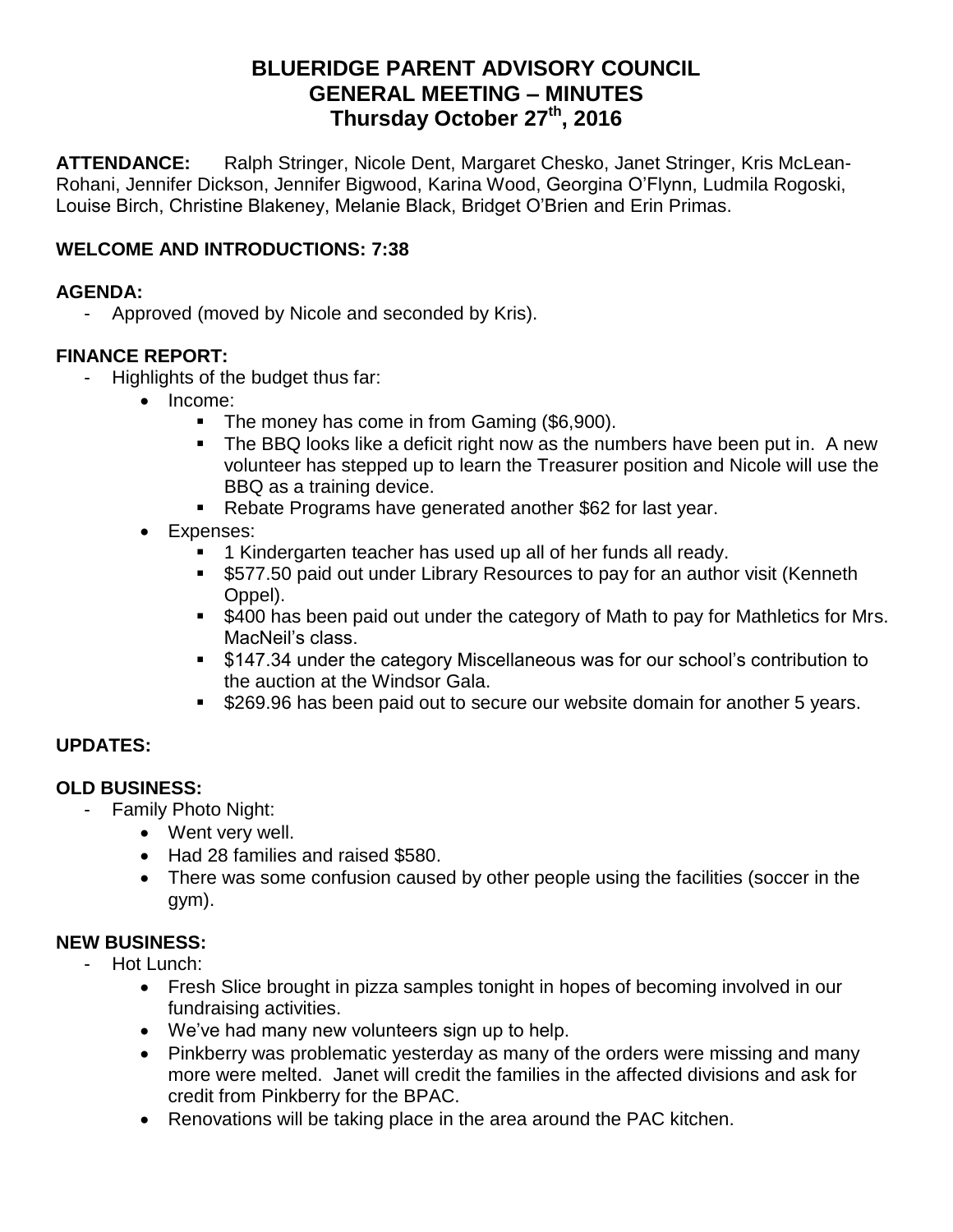- Blueridge Gear:
	- Jennifer Bigwood is once again organizing the sales.
	- The annual sale of the gear will take place in late November at the same time as the autumn Book Fair (Nov. 28 - Dec. 2) and run for 2 weeks.
- Fundraisers:
	- Card Project:
		- **Going well.**
		- All art has been turned in and uploaded.
		- **This year families can pre-order their items before the card samples come home.**
		- **Information will go home tomorrow to explain pre-ordering.**
		- **Requiar ordering will also happen when the card samples go home.**
	- Directory:
		- Being finalized and will go to the printer next week.
	- Cookies and Pies:
		- The forms have gone home with the students.
		- $\blacksquare$  Orders must be in by November 14<sup>th</sup> and Delivery is expected on December 1<sup>st</sup>.
	- Popcorn:
		- The first two weeks of sales have gone well.
- Yearbooks:
	- Going well.
	- Still need to get a better camera.
- Eco Kids Club:
	- Held their first meeting yesterday and tidied up the gardens.
	- They have a notice board up in the hallway and are looking for people to post suggestions regarding what to plant.
- Class Reps:
	- Jennifer B. provided a quick orientation for those Class Reps who are new this year.

# **FAMILY OF SCHOOLS:**

- Meeting was held last Friday.
- Nicole has asked if anyone is interested in taking over the position for when she leaves next year. Both Georgina and Jennifer D. expressed interest.
- Seymour Heights:
	- Planning a Christmas Market.
	- Are only fundraising for what they need in the current year.
	- Did not apply for the Gaming Fund for this year (had to be submitted by June  $30^{th}$ ).
	- Have a speaker coming in to cover the topic of anxiety/stress.
- Lynnmour:
	- $\blacksquare$  Have a brand new PAC.
	- Held a free welcome back pizza dinner which was found to be too costly and will not be repeated.
	- Fundraisers include Cash for Clothes, a Christmas Market and gift card sales.
- Dorothy Lynas:
	- Are having a speaker on the topic of anxiety.
	- Having issues with lice in the school already. One of the parents is attempting to run and education program concerning the issue.
	- Had to postpone their Welcome Back BBQ because of a fire in the school gym.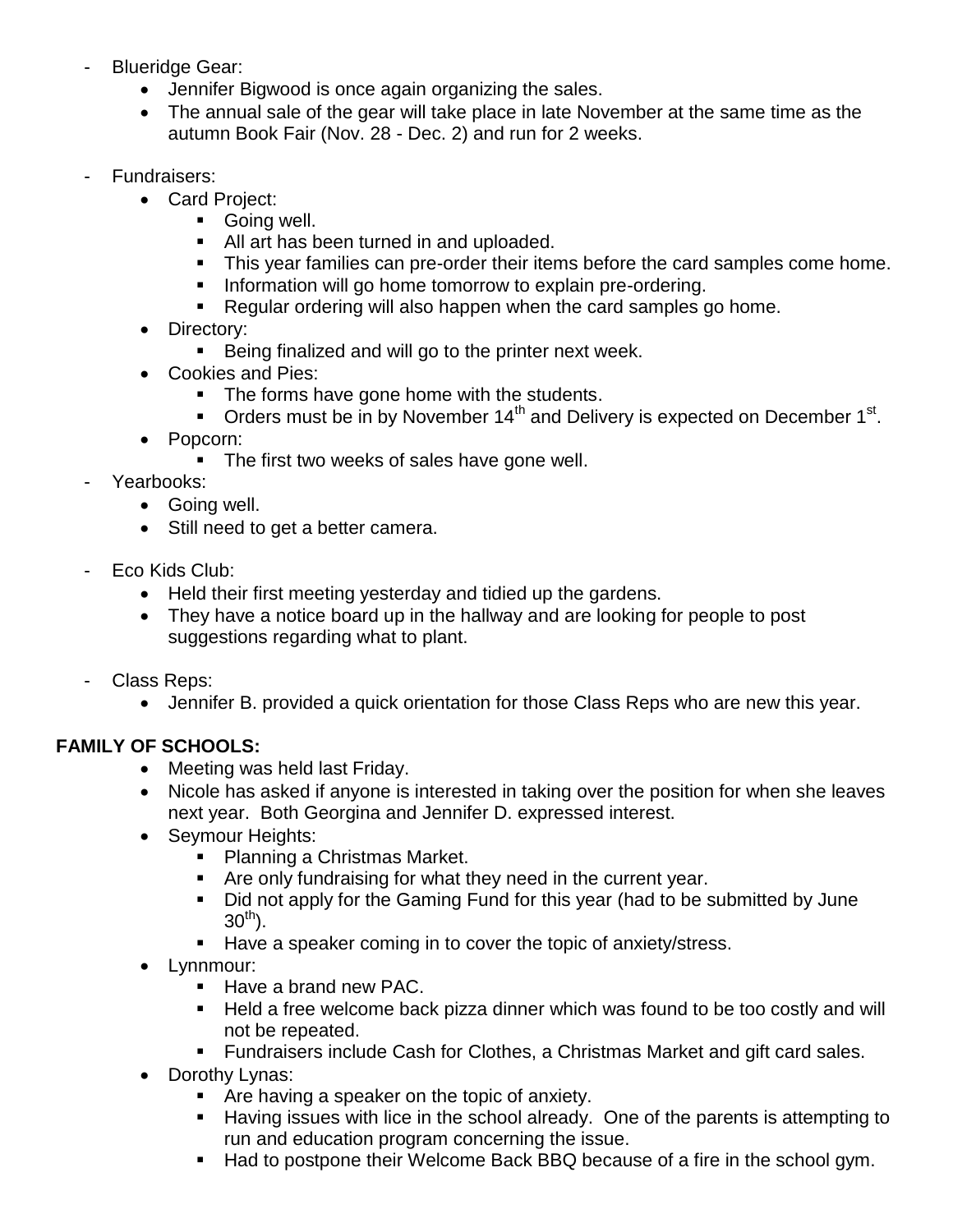- $\blacksquare$  Will hold their first ever Parent Pub Night on November  $4^{\text{th}}$ .
- Windsor:
	- Held their Gala on October 15<sup>th</sup>, which raised \$13,000. It was very well received as a community event.
	- PAC is providing a Safe Teen workshop for Grade 9 and 10s.
	- **Jessie Miller is coming in to speak to the Grade 8s.**
	- The Grade 8s also went together to Outdoor School in order to boost togetherness.
	- Will have speaker Brittany Palmer, a former Windsor graduate, who will teach parents how to access scholarships.
	- **Holding a Dyslexia workshop which will be open to every student of every age** from the Family of Schools.

# **CORRESPONDENCE:**

• None at this time.

# **PRINCIPAL/VP REPORT:**

- 1. School Plan
	- 1. To increase the percentage of students in K-7 who are able to meet or exceed expectations in Math as measured by school district assessments.
	- 2. To increase the percentage of students who are resilient learners and able to selfregulate.
- 2. Web-site Please remember to check our web-site as we update it regularly.
- 3. Interviews
	- Successful interviews in October, we had a good turn out
	- As always, throughout the year keep in touch with your child's teacher
	- Reports on student learning will go out Friday December 9, 2016. At this time we're not aware of the format as parents will log into MyEd to view their child's report card. We won't be printing report cards for parents.
- 4. Extra-curricular we are very lucky to have so many staff and parents volunteer to make Extra Curricular events happen:
	- Bike Club Staff Volunteers are: Mrs. Bates, Ms. Delleney, and parent Doug Dixon
	- Choir Staff volunteers: Mrs. Denny and Mrs. Bates
	- $\bullet$  Basketball Mr. Davis, Ms. O'Brien
	- Cross Country Mrs. Bates, Mrs. Madill, Mrs. Jefferson, Mrs. Sedola, and Ms. Denny
- 5. Christmas Concert
	- Tuesday Dec.6, 2016
	- Selling tickets via Centennial Theatre, tickets will not be available at the school office
	- Ticket sales will begin on Friday November 25, 2016
	- More info to follow in the next 2-3 weeks
- 6. Emergency Drills
	- Comfort Kits The Emergency Preparedness Committee will go through the bins to check the comfort kits and equipment
	- So far we have completed 2 fire drills, 1 earthquake drill